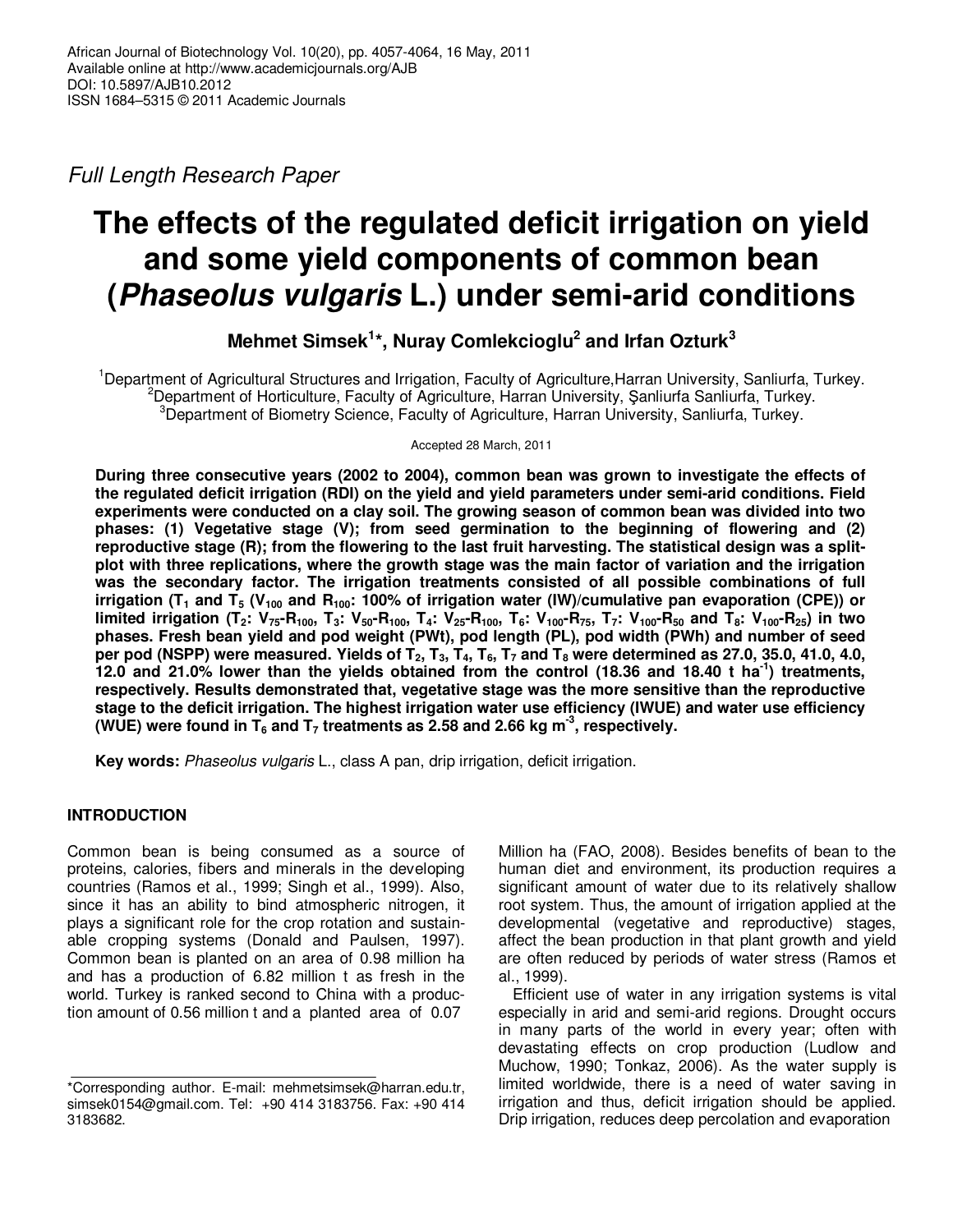and controls water status of the soil more precisely within the crop root zone (Singandhupe et al., 2003). One choice for improving irrigation water management is to alter from furrow or sprinkler irrigation to drip irrigation. Several alternative irrigation methods have been used such as surface, drip and sprinkler irrigation systems for the production of common bean. However, recently using the drip irrigation has attracted a significant amount of attention of researchers and farmers instead of using surface and sprinkler irrigations either to increase the efficient use of water or the yield (Hanson and May, 2004). Moreover, drip irrigation reduces deep percolation and evaporation and controls water status of the soil more precisely within the crop root zone (Singandhupe et al., 2003). Numerous studies were carried out in the past for the development and evaluation of irrigation scheduling techniques under a wide range of irrigation systems and management techniques, soil, climate and crop conditions (Kang et al., 2000; Boutraa and Sanders, 2001; Wakrim et al., 2005; Zhang et al., 2006.)

The irrigation scheduling techniques is very critical to use the drip irrigation most efficiently because while excessive amount of irrigation causes a decrease in the yield, inadequate irrigation results in a water stress and a reduction in production (Sezen et al., 2005; Onder et al., 2006). Wakrim et al. (2005) reported that, even though irrigation increases the overall plant growth rate, excess water might bring about the poor grain yields in common bean. Also, this statement was in agreement with several studies which showed that, implementations of limited and excessive irrigation for common bean result in lower yield as they create stress during plant development (Nielsen and Nelson, 1998; Dapaah et al., 1999; Sezen et al., 2005). The deficit irrigation techniques, including regulated deficit irrigation (RDI), have been developed to control excessive vegetative growth or water saving. RDI is widely used in the horticultural industry since it results in the more efficient use of irrigation water and often improves the crop quality (Turner, 2001).

The meteorological-based irrigation scheduling approach, such as implementations of pan evaporation replenishment, cumulative pan evaporation (CPE) and ratio between irrigation water and CPE was employed by many researchers (Saudan et al., 2000; Ferreia and Carr 2002; Simsek et al., 2005). This was due to its simplicity, data availability and high degree of adaptability to the farmer level (Imtiyaz et al., 2000 and Simsek et al., 2005).

The objective of this study was to determine the effects of RDI on the yield and yield components of the fresh common bean in the semi-arid conditions.

## **MATERIALS AND METHODS**

## **Experimental site and climatic data**

This study was conducted on a clay soil at the Agricultural Experimental Research Field of the Harran University during the

growth periods of 2002, 2003 and 2004. The site is situated on the 37°08' N and 38°46' E and 464 m above sea level. The soil water contents (w/w; %) of the soil at field capacity were 33.1, 33.2 and 33.7% and at permanent wilting point 21.6, 21.9 and 22.8%, in 0 to 30, 30 to 60 and 60 to 90 cm soil depths, respectively. The corresponding bulk densities were 1.41, 1.45 and 1.44 Mg  $m^3$ . The study area was located in a semi-arid climate. The soil water content was measured gravimetrically in each 0.3 m layer down to 0.9 m depth in two replicates per treatment. These measurements repeated with intervals of 12 days were done six times for each year. The lowest level of relative humidity and the highest temperature and solar radiation occur in summer months. The recorded maximum and the minimum temperatures were 32.7 and 11.7°C in August and November. The highest and lowest values of relative humidity were measured as 72.2 and 32.2% for the months of November and September, respectively (Table 1). The highest and the lowest solar radiations were measured as 24.0 and 8.8 MJ m<sup>-2</sup> day<sup>-1</sup> in August and November.

Crop evapotranspirations under varying irrigation regimes was calculated using the water balance model (Garrity et al., 1982).

## ETc=IW+P–D–R±∆S

Where,  $ET_c$  is the seasonal crop evapotranspiration (mm); IW is the total irrigation water applied (mm); P is the precipitation (mm); D is the drainage (mm); R is the run-off (mm) and ∆S is the variation in water content (mm) of the soil profile. All terms are expressed in mm of water in the bean root zone. The effective root depth was taken as 60 cm. Run-off was taken as to be nil since no run-off was observed in drip irrigation system.

Total amount of irrigation water applied was calculated by using the following equation (Doorenbos and Pruitt, 1975):

 $IW = AxE_{pan}$ 

Where, IW is the amount of irrigation water applied (L); A is the plot area ( $m^2$ ) and  $E_{pan}$  is the amount of cumulative evaporation during an irrigation interval (mm).

## **Crop management and irrigation treatments**

The experiments were conducted in the field for consecutive 3 years. Common bean cv. Gina was examined in this study. The seeds were sown in August 05, 11 and 08 in 2002, 2003 and 2004, respectively. Seeds were spaced with 25 cm in a row and 70 cm between rows, as used in traditional by the growers of this region. Each plot was 6 m in length and five rows  $(21 \text{ m}^2)$ . The plants were fertilized with 120, 100 and 120 kg ha<sup>-1</sup> of N,  $P_2O_5$ , and  $K_2O_5$ , respectively.

The total crop duration was divided into two phenological stages in order to distinguish different plant growing stages and irrigation treatments: Vegetative stage (V); from seed germination to beginning of flowering and reproductive stage (R); from the first flowering to the end of harvesting (Tables 2 and 3). The case study involved four drip irrigation treatments applied, in two growth stages. Full irrigations  $(T_1 \text{ and } T_5$ :  $V_{100}$ -R<sub>100</sub> (IW/CPE ratio 100%)) were applied to the control treatments in the V and R stages, while 25, 50 and 75% limitations, were applied to the other plots and compared to the control. RDI was studied with treatments  $T_2$ :  $V_{75}$ - $R_{100}$ , T<sub>3</sub>: V<sub>50</sub>-R<sub>100</sub>, T<sub>4</sub>: V<sub>25</sub>-R<sub>100</sub>, T<sub>6</sub>: V<sub>100</sub>-R<sub>75</sub>, T<sub>7</sub>: V<sub>100</sub>-R<sub>50</sub>, and T<sub>8</sub>:  $V_{100}$ -R<sub>25</sub> (Table 2). The CPE values were obtained by the use of class A pan evaporometer located in the experimental site. Three day CPE values were used for irrigation.

The water from water tank was delivered to the field by a submain 32 mm diameter polyethylene (PE), 16 mm diameter laterals with in-line emitters located 0.4 m apart, surface drip laterals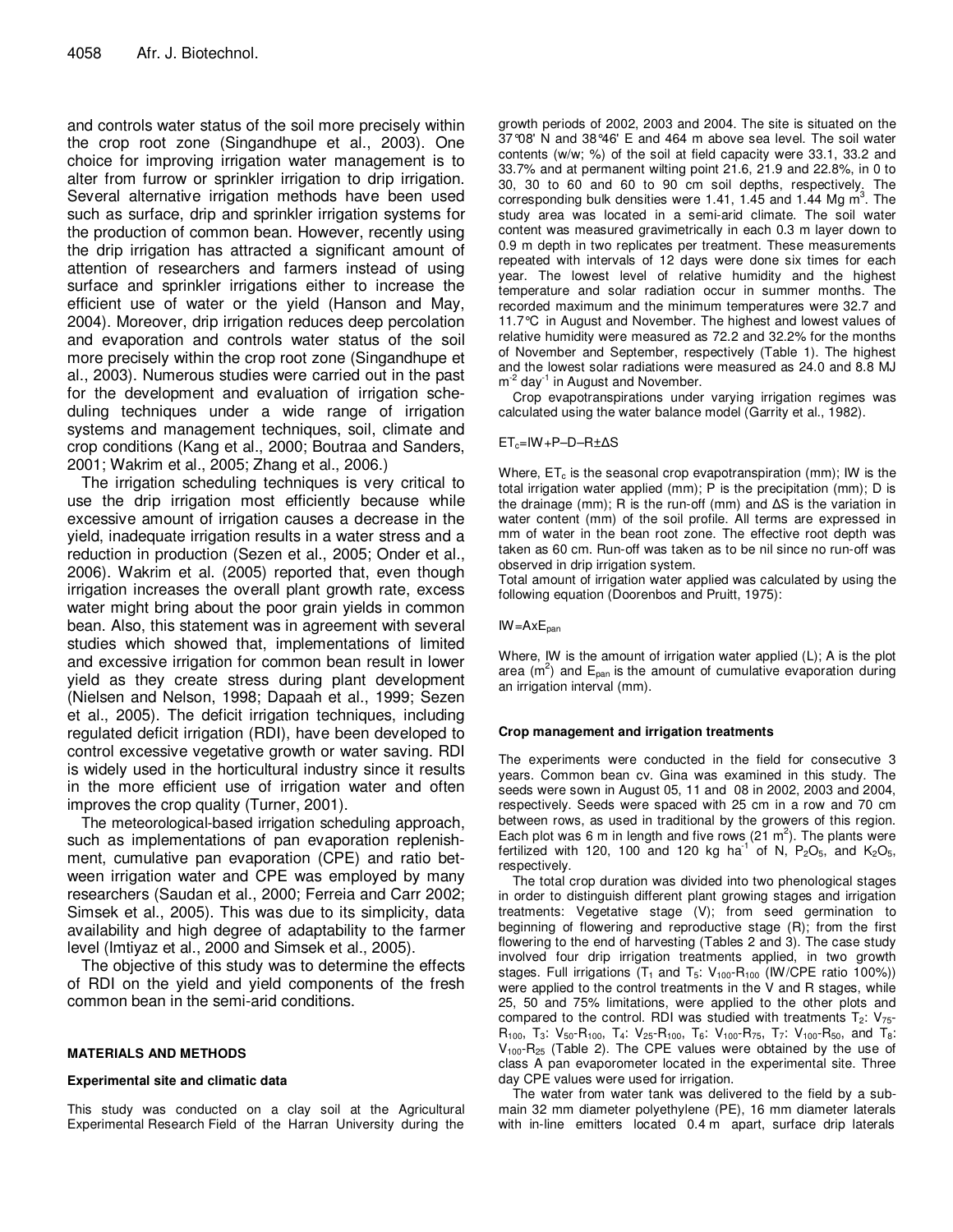| Year/month                         |           | $T_a$ (°C) | $RH(\% )$ | $E_0$ (mm d <sup>-1</sup> ) | $R_s(MJ\,m^{-2}\,day^{-1})$ | $u_2$ (m s <sup>-1</sup> ) |
|------------------------------------|-----------|------------|-----------|-----------------------------|-----------------------------|----------------------------|
|                                    | August    | 30.5       | 43.7      | 12.2                        | 24.0                        | 3.0                        |
| 2002                               | September | 26.9       | 47.8      | 9.5                         | 19,8                        | 2.4                        |
|                                    | October   | 21.8       | 48.6      | 4.7                         | 14,2                        | 2.5                        |
|                                    | November  | 14.4       | 62.4      | 3.2                         | 10.6                        | 1.9                        |
|                                    | August    | 32.7       | 32.2      | 10.9                        | 22.8                        | 2.6                        |
|                                    | September | 26.4       | 42.4      | 9.3                         | 19.7                        | 2.8                        |
| 2003                               | October   | 21.5       | 51.5      | 4.0                         | 13.9                        | 1.7                        |
|                                    | November  | 12.7       | 62        | 2.8                         | 9.8                         | 1.5                        |
|                                    | August    | 30.8       | 40.7      | 11.8                        | 23.5                        | 2.5                        |
|                                    | September | 27.3       | 34.8      | 8.4                         | 19.4                        | 1.9                        |
| 2004                               | October   | 21.7       | 48.7      | 4.3                         | 13.1                        | 1.6                        |
|                                    | November  | 11.7       | 72.2      | 3.0                         | 8.8                         | 1.4                        |
|                                    | August    | 31.1       | 32.1      | 11.9                        | 21.4                        | 2.7                        |
| Long-run<br>data<br>(1929 to 2004) | September | 26.6       | 34.9      | 9.3                         | 18.2                        | 2.4                        |
|                                    | October   | 20.1       | 44.5      | 4.5                         | 13.1                        | 1.8                        |
|                                    | November  | 12.8       | 59.0      | 3.0                         | 8.5                         | 1.6                        |

**Table 1.** Some climatic data during the experiment.

Average of monthly values of air temperature  $(T_a)$ , relative humidity (RH), evaporation from class "A" pan (ET<sub>0</sub>), solar radiation  $(R_s)$ , and wind speed at 2 m height  $(u_2)$ .

| <b>Table 2.</b> Treatments details of irrigation regime in the different |  |  |  |
|--------------------------------------------------------------------------|--|--|--|
| growth stages.                                                           |  |  |  |

| <b>Treatment</b> | <b>Irrigation regime</b><br>(CPE <sup>‡</sup> : 100, 75, 50 and 25%) |           |  |  |  |
|------------------|----------------------------------------------------------------------|-----------|--|--|--|
|                  | ν                                                                    | R         |  |  |  |
| $T_1$            | $V_{100}$                                                            | $R_{100}$ |  |  |  |
| $T_{2}$          | $V_{75}$                                                             | $R_{100}$ |  |  |  |
| $T_3$            | $V_{50}$                                                             | $R_{100}$ |  |  |  |
| T <sub>4</sub>   | $V_{25}$                                                             | $R_{100}$ |  |  |  |
| T <sub>5</sub>   | $V_{100}$                                                            | $R_{100}$ |  |  |  |
| Τ <sub>ε</sub>   | $V_{100}$                                                            | $R_{75}$  |  |  |  |
| T <sub>7</sub>   | $V_{100}$                                                            | $R_{50}$  |  |  |  |
| $T_8$            | $V_{100}$                                                            | $R_{25}$  |  |  |  |

‡CPE: Cumulative pan evaporation.

spaced at 0.7 m intervals, one drip lateral each row and operating at a constant pressure of 152 kPa with 3.0 L  $h^{-1}$ . Irrigation water was checked by flow water meter in valves.

The harvest was conducted weekly and yield values were measured for each plot and were calculated for hectare  $(t \text{ ha}^{-1})$ . Pod weight (PWt), pod length (PL) and pod width (PWh) values of the randomly chosen 50 pods and the values of the number of seed per pod (NSPP) were determined for each fruit.

## **Water use efficiency (WUE) and irrigation water use efficiency (IWUE)**

WUE is the ratio between bean yield  $(t \text{ ha}^{-1})$  and seasonal crop

**Table 3.** Durations of the two growth stages (in days) of common bean in three years.

| Growth stage   | 2002 | 2003 | 2004 |
|----------------|------|------|------|
|                | 41   | 40   | 42   |
| R              | 58   | 58   | 52   |
| Total duration | 99   | 98   | 94   |

evapotranspiration (mm), as can be seen in the equation as follow:

$$
WUE = \frac{Y_a}{ET_c}
$$

If the yield  $Y_a$  is expressed in kg and the water use  $ET_c$  is expressed in m<sup>3</sup> m<sup>-2</sup>, then WUE has units of kg m<sup>-3</sup> on a unit water volume basis or  $g$  kg<sup>-1</sup> when expressed on a unit water mass basis (Stanhill, 1986; Howell et al., 1990). IWUE is obtained by using the ratio of the yield per unit IW (mm) (equation).

$$
IWUE = \frac{Y_a}{IW}
$$

#### **Experimental design and statistical analysis**

The field experiments were set up with split plot design with three replicates, where the growth stage was the main factor of variation and the irrigation was the secondary factor. The data were analyzed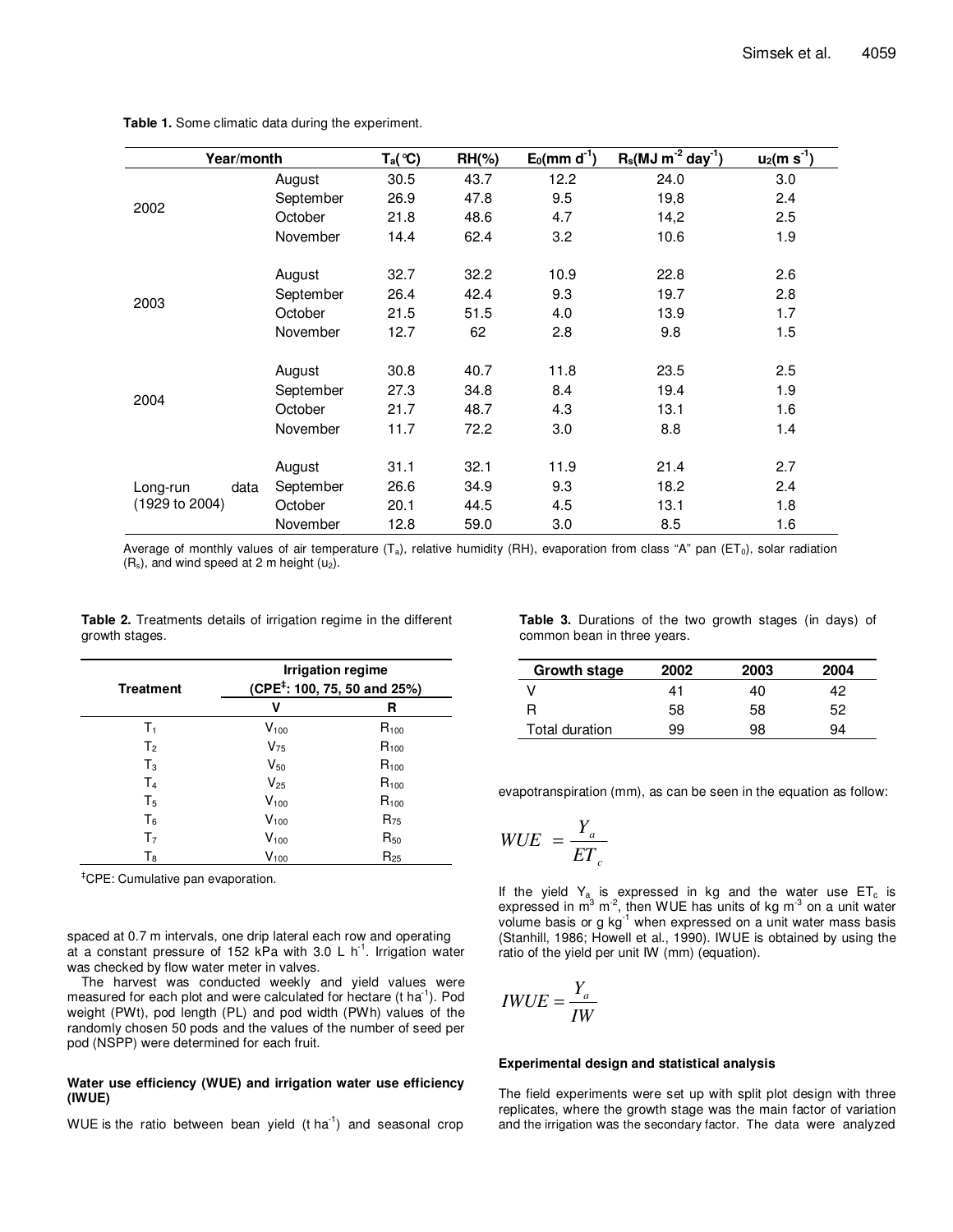using SAS statistical program (SAS Inst 1991). Analysis of variance (ANOVA) test was conducted and significant differences among treatments were determined using the TUKEY method. Square root transformation was performed for number of seed per pod to analysis of variance.

# **RESULTS**

## **Effect of RDI on applied water and evapotranspiration**

Irrigation treatments were initiated when the soil water content at the effective root depth decreased to 50% of the available soil water on August 26 (21 days after sowing; 21 DAS) in the first, on August 31 (20 DAS) in the second and on August 30 (22 DAS) in the third year. The sowing day was considered as 0 day (0 DAS). The final irrigation treatments were applied November 6, 2002, November 11, 2003 and November 6, 2004. A total of nineteen irrigations were applied in the first two years, while eighteen irrigations were applied in the third year. When the mean of the three years were calculated, the duration of the vegetative stage was 41 days while the duration of the reproductive stage was 56 days (Table 3). Total eight harvests were made in all the experimental years.

Table 4 shows the values of fresh bean yield, IW and  $ET_c$ . The average values of IW and  $ET_c$  were 721, 672, 623, 575, 721, 682, 642 and 603 mm and 742, 696, 651, 602, 747, 669, 607 and 558 mm for  $T_1$ ,  $T_2$ ,  $T_3$ ,  $T_4$ ,  $T_5$ ,  $T_6$ ,  $T_7$  and  $T_8$ , respectively. The lowest value was determined for  $T_8$  being applied with 75% water deficit in the reproductive stage. This was followed by the treatments on which 50 and 25% water deficit was applied. These values were higher than the values of IW and  $ET_c$ presented in the studies of Onder et al. (2006) and Sezen et al. (2005). This might be resulted from the decrease in the relative humidity, the temperature increase and evaporation ratio increase due to the semi-arid conditions in this study.

# **Irrigation water use efficiency and water use efficiency**

IWUE and WUE values were given in Table 4. The highest IWUE was obtained as 2.58 kg m<sup>-3</sup> in  $T_6$  whereas the highest WUE was calculated as 2.66 kg m<sup>-3</sup> in  $T_7$ , when the mean of the three years was examined. A direct relation was observed between the depth of the applied water and evapotranspiration. IWUE and WUE values were decreased for RDI treatments in the V stage when the applied and consumed water were decreased. However, no significant differences in IWUE and WUE values were observed for the RDI treatments belonging to the R stage. The lowest mean IWUE and WUE were measured as 1.88 and 1.80 kg  $m<sup>3</sup>$ , respectively on the  $T<sub>4</sub>$ . Wakrim

et al. (2005) determined the WUE values for common bean between 1.91 and 2.92 kg  $m<sup>3</sup>$  which was well correlated with our data. In addition, values of IWUE and WUE found by the study of Onder et al. (2006) were in agreement with our data, in that, values varied from 1.56 to 2.61 kg m<sup>-3</sup> for IWUE and from 1.42 to 2.02 kg m<sup>-3</sup> for WUE. The values of IWUE and WUE for the V stage were determined lower than the ones obtained for the R stage. The reason was related with the decrease in the yield in  $T_2$ ,  $T_3$  and  $T_4$  treatments.

Sezen et al. (2005) reported that, the IWUE and WUE for Gina variety cultivated by drip irrigation were between 3.80 and 7.29 and 4.14 and 6.16 kg  $m<sup>3</sup>$  and the yield was between 12.20 and 20.60 t ha<sup>-1</sup>, respectively. The higher values of IWUE and WUE had been attributed to the higher relative humidity, caused by decrease in the water consumption.

# **Yield-RDI relationship**

As shown in Table 5, the highest mean yield was observed in control treatment as more than 18 t ha<sup>-1</sup>. The yields of the  $T_2$ ,  $T_3$ ,  $T_4$ ,  $T_6$ ,  $T_7$  and  $T_8$  treatments were 27, 35, 41, 4, 12 and 21% lower than the yield obtained from the control treatments, respectively. The lower yield in  $T_2$ ,  $T_3$ , and  $T_4$ , when compared with control treatments, can be attributed to the use of deficit of water as well as the high temperature during V stage. The V stage was defined as the period between the beginning of August and the middle of September. The mean temperatures were very high during this period and the relative humidity was very low, whereas the evaporation ratio was too high (Table 1). Nielsen and Nelson (1998) reported that, the water stress lead to the growth of the shortest plants with the least leaf area during the vegetative growth stage of black bean. In this study, thin and short plants and plants with lower number of branches were observed visually in  $T_2$ ,  $T_3$  and  $T_4$ . Water stress during the R stage in  $T_6$ ,  $T_7$  and  $T_8$  can also lead to a significant decrease in the yield by increasing the number of aborted flowers and pods per plant. Wakrim et al. (2005) showed that, the RDI treatments resulted in the mild stress which affected significantly both plant vegetative and reproductive growth. Similar decreases in the yield have already been reported by Singh (1995) in common bean, Karam et al. (2005) in soybean, Cakir (2004) and Payero et al.(2006) in corn and Karam et al. (2007) in sunflower.

Application of adequate water during flowering and pod development is the most significant factor in bean irrigation. Similar responds were observed in this study for the common bean that was cultivated in the semi-arid zone. Similar trend in the yield was seen for the yield components in all irrigation treatments. Water stress combined with high temperature during flowering of the bean brought about a decrease in all yield components.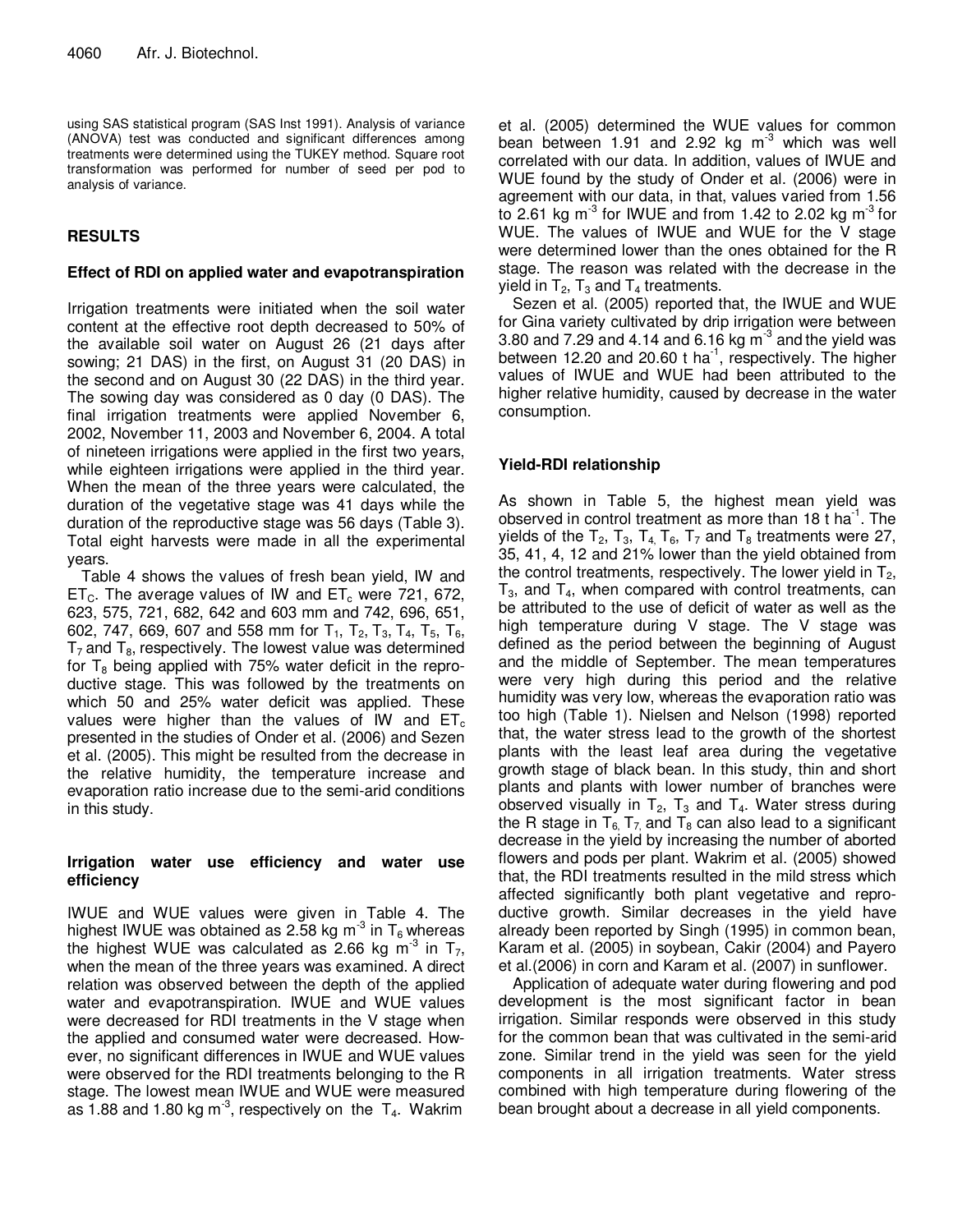| <b>Treatment</b> | Fresh bean yield(t ha <sup>-1</sup> ) | $a$ IW(mm) | ${}^{b}ET_{c}(mm)$ | IWUE( $kg \, \text{m}^{-3}$ ) | $WUE(kg m-3)$ |
|------------------|---------------------------------------|------------|--------------------|-------------------------------|---------------|
| 2002             |                                       |            |                    |                               |               |
| $T_1$            | 18.37                                 | 786        | 797                | 2,34                          | 2,30          |
| T <sub>2</sub>   | 13.37                                 | 734        | 751                | 1,82                          | 1,78          |
| $T_3$            | 12.17                                 | 683        | 704                | 1,78                          | 1,73          |
| T <sub>4</sub>   | 10.64                                 | 631        | 625                | 1,69                          | 1,70          |
| $T_5$            | 18.40                                 | 786        | 811                | 2,34                          | 2,27          |
| $T_6$            | 17.64                                 | 743        | 739                | 2,37                          | 2,39          |
| T <sub>7</sub>   | 16.04                                 | 700        | 664                | 2,29                          | 2,42          |
| $T_8$            | 14.30                                 | 656        | 608                | 2,18                          | 2,34          |
| 2003             |                                       |            |                    |                               |               |
| $T_1$            | 17.77                                 | 690        | 708                | 2.58                          | 2.51          |
| T <sub>2</sub>   | 12.84                                 | 643        | 677                | 2.00                          | 1.90          |
| $T_3$            | 11.24                                 | 595        | 622                | 1.89                          | 1.81          |
| T <sub>4</sub>   | 10.57                                 | 548        | 589                | 1.93                          | 1.79          |
| T <sub>5</sub>   | 17.94                                 | 690        | 703                | 2.60                          | 2.55          |
| $T_6$            | 17.27                                 | 652        | 623                | 2.65                          | 2.77          |
| T <sub>7</sub>   | 15.80                                 | 613        | 558                | 2.58                          | 2.83          |
| $T_8$            | 13.90                                 | 575        | 530                | 2.42                          | 2.62          |
| 2004             |                                       |            |                    |                               |               |
| $T_1$            | 18.94                                 | 687        | 721                | 2.76                          | 2.63          |
| T <sub>2</sub>   | 13.97                                 | 640        | 660                | 2.18                          | 2.12          |
| $T_3$            | 12.27                                 | 593        | 628                | 2.07                          | 1.95          |
| T <sub>4</sub>   | 11.24                                 | 545        | 591                | 2.06                          | 1.90          |
| T <sub>5</sub>   | 18.80                                 | 687        | 728                | 2.74                          | 2.58          |
| $T_6$            | 17.84                                 | 651        | 644                | 2.74                          | 2.77          |
| T <sub>7</sub>   | 16.64                                 | 615        | 600                | 2.71                          | 2.77          |
| $T_8$            | 15.40                                 | 578        | 536                | 2.66                          | 2.87          |
| Average          |                                       |            |                    |                               |               |
| $T_1$            | 18.36                                 | 721        | 742                | 2.55                          | 2.47          |
| T <sub>2</sub>   | 13.39                                 | 672        | 696                | 1.99                          | 1.92          |
| $T_3$            | 11.89                                 | 623        | 651                | 1.91                          | 1.83          |
| T <sub>4</sub>   | 10.82                                 | 575        | 602                | 1.88                          | 1.80          |
| $T_5$            | 18.38                                 | 721        | 747                | 2.55                          | 2.46          |
| T <sub>6</sub>   | 17.58                                 | 682        | 669                | 2.58                          | 2.63          |
| T <sub>7</sub>   | 16.16                                 | 642        | 607                | 2.52                          | 2.66          |
| $\mathsf{T}_8$   | 14.53                                 | 603        | 558                | 2.41                          | 2.60          |

**Table 4.** IWUE and WUE for RDI treatments in 2002, 2003 and 2004.

<sup>a</sup>IW, Irrigation water; <sup>b</sup>ET<sub>c</sub>, evapotranspiration.

# **Yield components**

The effects of year, growth stages and irrigation regimes on considered yield components were significant (P < 0.001), whereas no significant differences were found between the year for the NSPP and between irrigation regime for PL (Table 6).

These differences could be attributed to the climate,

since it was considerably cold three weeks before the last harvest time in the second year. The temperatures dropped by 10°C, compared with other years. Sudden climate change caused a drop in the yield and yield components in 2003. The values obtained in the first and the third years were similar, whereas the yield for the second year was lower than the values found in other years. The interactions between the growth stage and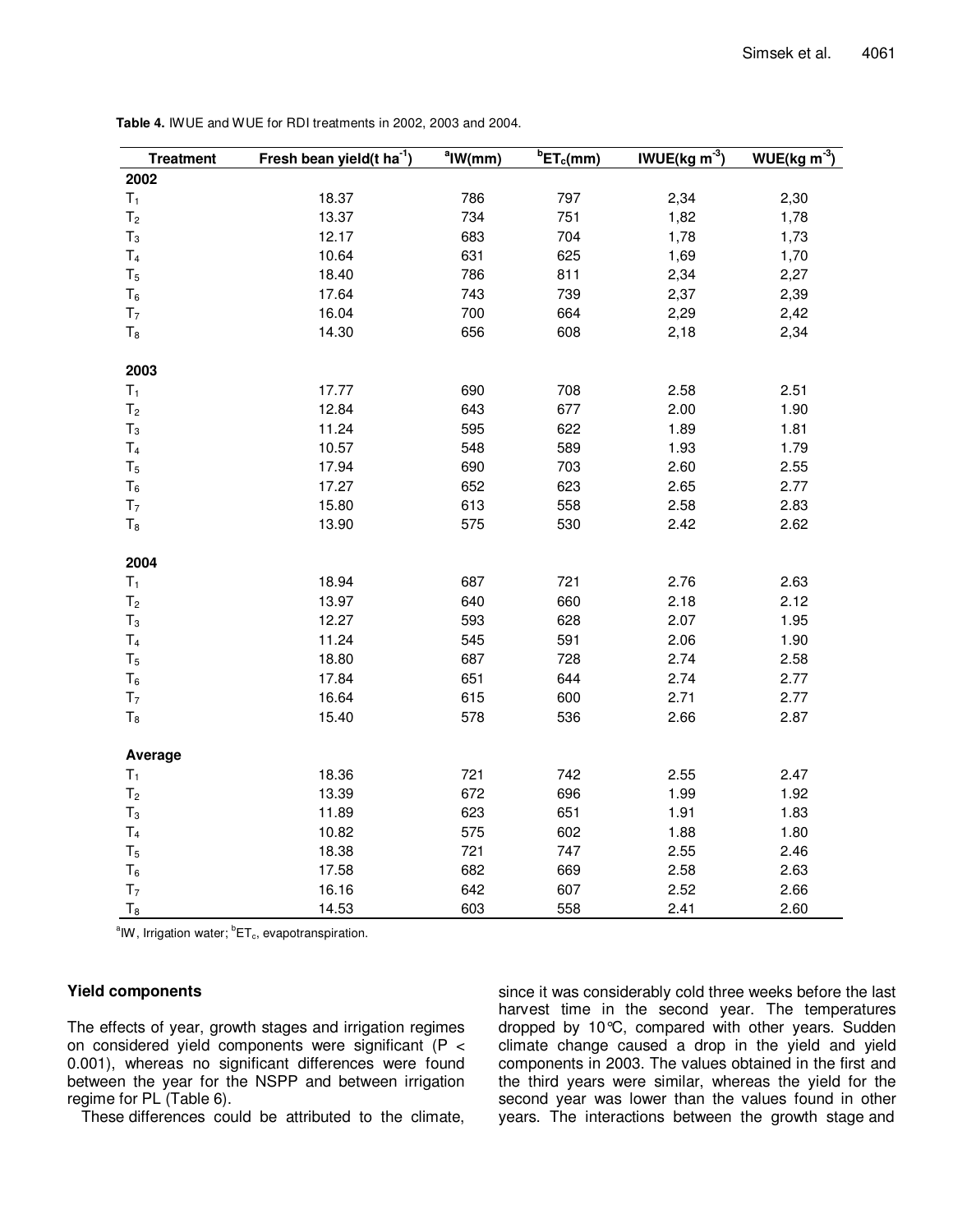| <b>Treatment</b>          | Year                            | <b>T1</b>                                                                                                    | T <sub>2</sub>                                                                                          | T <sub>3</sub>                                                                                 | T <sub>4</sub>                                                                                  | T <sub>5</sub>                                                                                               | T <sub>6</sub>                                                                                                | T7                                                                                                    | T <sub>8</sub>                                                                                       |
|---------------------------|---------------------------------|--------------------------------------------------------------------------------------------------------------|---------------------------------------------------------------------------------------------------------|------------------------------------------------------------------------------------------------|-------------------------------------------------------------------------------------------------|--------------------------------------------------------------------------------------------------------------|---------------------------------------------------------------------------------------------------------------|-------------------------------------------------------------------------------------------------------|------------------------------------------------------------------------------------------------------|
|                           | 2002                            | 18.37±0.66 <sup>a</sup>                                                                                      | $13.37 \pm 0.20^{de}$                                                                                   | 12.17±0.30 <sup>ef</sup>                                                                       | $10.64 \pm 0.34$ <sup>f</sup>                                                                   | $18.40 \pm 0.51^a$                                                                                           | 17.64±0.20 <sup>ab</sup>                                                                                      | $16.04 \pm 0.09^{bc}$                                                                                 | $14.30 \pm 0.21$ <sup>cd</sup>                                                                       |
|                           | 2003                            | $17.77 \pm 0.15^a$                                                                                           | 12.84±0.32 <sup>d</sup>                                                                                 | $11.24 \pm 0.15^e$                                                                             | 10.57±0.07 <sup>e</sup>                                                                         | 17.94±0.26 <sup>a</sup>                                                                                      | 17.27±0.07 <sup>a</sup>                                                                                       | 15.80±0.12 <sup>b</sup>                                                                               | 13.90±0.06°                                                                                          |
| Fresh bean yield (t ha-1) | 2004                            | 18.94±0.28 <sup>a</sup>                                                                                      | 13.97±0.20 <sup>d</sup>                                                                                 | 12.27±0.45 <sup>e</sup>                                                                        | 11.24±0.09 <sup>e</sup>                                                                         | 18.80±0.29 <sup>a</sup>                                                                                      | 17.84±0.20 <sup>ab</sup>                                                                                      | 16.64±0.18 <sup>bc</sup>                                                                              | 15.40±0.40 <sup>cd</sup>                                                                             |
|                           | Average                         | 18.36±0.27 <sup>a</sup>                                                                                      | 13.39±0.21 <sup>e</sup>                                                                                 | $11.89 \pm 0.23$ <sup>f</sup>                                                                  | $10.81 \pm 0.15$ <sup>g</sup>                                                                   | 18.38±0.22 <sup>a</sup>                                                                                      | $17.58 \pm 0.12^b$                                                                                            | 16.16±0.14°                                                                                           | $14.53 \pm 0.26$ <sup>d</sup>                                                                        |
|                           | 2002<br>2003                    | $9.83 \pm 0.30^a$<br>$9.33 \pm 0.03^a$                                                                       | 7.97±0.07 <sup>bc</sup><br>$6.73 \pm 0.22$ <sup>de</sup>                                                | $7.30 \pm 0.17^c$<br>$6.17 \pm 0.29^e$                                                         | $6.90 \pm 0.12$ <sup>c</sup><br>$6.10 \pm 0.10^e$                                               | $9.77 \pm 0.32^a$<br>$9.47 \pm 0.12^a$                                                                       | $9.43 \pm 0.09^a$<br>8.70±0.31 <sup>ab</sup>                                                                  | $8.87 \pm 0.15^{ab}$<br>$8.17 \pm 0.13^{bc}$                                                          | 8.77±0.24 <sup>ab</sup><br>7.33±0.23 <sup>cd</sup>                                                   |
| Pod weight (g)            | 2004                            | 10.10±0.20 <sup>a</sup>                                                                                      | $8.13 \pm 0.49$ <sup>bc</sup>                                                                           | 7.40±0.30°                                                                                     | $7.17 \pm 0.12$ <sup>c</sup>                                                                    | $9.93 \pm 0.26^a$                                                                                            | $9.70 \pm 0.35^a$                                                                                             | $9.20 \pm 0.26^{ab}$                                                                                  | 8.97±0.20 <sup>ab</sup>                                                                              |
|                           | Average                         | $9.74 \pm 0.15^a$                                                                                            | $7.61 \pm 0.27$ <sup>d</sup>                                                                            | $6.96 \pm 0.24^{de}$                                                                           | $6.72 \pm 0.17^e$                                                                               | $9.72 \pm 0.14^a$                                                                                            | $9.27 \pm 0.20^{ab}$                                                                                          | $8.74 \pm 0.18 b^c$                                                                                   | $8.36 \pm 0.28$ <sup>c</sup>                                                                         |
| Pod length (mm)           | 2002<br>2003<br>2004<br>Average | 115.50±0.98 <sup>a</sup><br>106.80±1.78 <sup>a</sup><br>118.60±2.11 <sup>a</sup><br>113.63±1.96 <sup>a</sup> | 86.37±0.20 <sup>de</sup><br>84.70±0.75 <sup>bc</sup><br>94.57±1.79bc<br>88.54±1.63 <sup>d</sup>         | 83.43±0.59 <sup>e</sup><br>81.33±1.30°<br>90.47±0.29bc<br>85.08±1.44 <sup>d</sup>              | 77.37±2.09 <sup>f</sup><br>75.43±2.75 <sup>c</sup><br>85.60±0.61°<br>79.47±1.86 <sup>e</sup>    | 115.10±0.73 <sup>a</sup><br>106.80±1.35 <sup>a</sup><br>117.80±1.68 <sup>a</sup><br>113.23±1.79 <sup>a</sup> | 105.50±0.98 <sup>b</sup><br>101.20±2.52 <sup>a</sup><br>105.10±1.04 <sup>ab</sup><br>103.90±1.07 <sup>b</sup> | 98.03±1.18 <sup>c</sup><br>$91.17 \pm 2.03^b$<br>104.30±6.81 <sup>ab</sup><br>97.84±2.82 <sup>c</sup> | 88.57±0.68 <sup>d</sup><br>84.67±2.47 <sup>bc</sup><br>97.60±1.01bc<br>$90.28 \pm 2.07$ <sup>d</sup> |
| Pod width (mm)            | 2002<br>2003<br>2004<br>Average | 13.03±0.58 <sup>a</sup><br>11.07 $\pm$ 0.69 $^{\circ}$<br>14.33±0.38 <sup>a</sup><br>$12.81 \pm 0.55^a$      | $9.80 \pm 0.10^b$<br>$9.80 \pm 0.15^{ab}$<br>10.77±0.39 <sup>cd</sup><br>$10.12 \pm 0.20$ <sup>cd</sup> | $10.07 \pm 0.12^b$<br>$9.030 \pm 0.07^b$<br>$10.27 \pm 0.20$ <sup>d</sup><br>$9.79 \pm 0.20^d$ | $9.97 \pm 0.23^b$<br>$9.30 \pm 0.21^{ab}$<br>$10.07 \pm 0.12$ <sup>d</sup><br>$9.78 \pm 0.15^d$ | 13.47±0.58 <sup>a</sup><br>$11.17 \pm 0.48^a$<br>14.20±0.32 <sup>a</sup><br>12.94±0.51 <sup>a</sup>          | 11.47±0.23 <sup>ab</sup><br>10.30 $\pm$ 0.21 <sup>ab</sup><br>12.70±0.17 <sup>ab</sup><br>$11.49 \pm 0.36^b$  | $10.80 \pm 0.59^b$<br>$9.77 \pm 0.52^{ab}$<br>12.27±0.43bc<br>$10.94 \pm 0.44$ <sup>bc</sup>          | $10.37 \pm 0.23^b$<br>$9.63 \pm 0.27^{ab}$<br>10.77±0.60 <sup>cd</sup><br>10.26±0.26 <sup>cd</sup>   |
|                           | 2002                            | $2.39 \pm 0.013^a$<br>(5.7)                                                                                  | $2.10 \pm 0.023$ <sup>de</sup><br>(4.4)                                                                 | $2.05 \pm 0.023^e$<br>(4.1)                                                                    | $2.02 \pm 0.030^{\circ}$<br>(4.05)                                                              | $2.39 \pm 0.023^a$<br>(5.7)                                                                                  | $2.31 \pm 0.044^{ab}$<br>(5.3)                                                                                | $2.27 \pm 0.030^{bc}$<br>(5.2)                                                                        | $2.18 \pm 0.043^{cd}$<br>(4.8)                                                                       |
| Number of seed per pod†   | 2003                            | $2.32 \pm 0.063^a$<br>(5.4)                                                                                  | $2.08 \pm 0.035^{cd}$<br>(4.3)                                                                          | $1.99 \pm 0.044^{cd}$<br>(4.0)                                                                 | $1.95 \pm 0.037$ <sup>d</sup><br>(3.8)                                                          | $2.34 \pm 0.045^a$<br>(5.5)                                                                                  | 2.27±0.024 <sup>ab</sup><br>(5.2)                                                                             | 2.25±0.026 <sup>ab</sup><br>(5.1)                                                                     | $2.12 \pm 0.023$ <sup>bc</sup><br>(4.5)                                                              |
|                           | 2004                            | $2.42 \pm 0.027$ <sup>a</sup><br>(5.8)                                                                       | $2.12 \pm 0.023$ bc<br>(4.5)                                                                            | $2.03 \pm 0.021$ <sup>cd</sup><br>(4.1)                                                        | $1.98 \pm 0.031$ <sup>d</sup><br>(3.9)                                                          | 2.42±0.041 <sup>a</sup><br>(5.9)                                                                             | $2.38 \pm 0.007^a$<br>(5.7)                                                                                   | $2.33 \pm 0.021^a$<br>(5.4)                                                                           | $2.18 \pm 0.030^{b}$<br>(4.8)                                                                        |
|                           | Average                         | 2.37±0.024 <sup>a</sup><br>(5.6)                                                                             | $2.10 \pm 0.015$ <sup>c</sup><br>(4.4)                                                                  | $2.02 \pm 0.018$ <sup>d</sup><br>(4.1)                                                         | $1.98 \pm 0.019$ <sup>d</sup><br>(3.9)                                                          | 2.38±0.022 <sup>a</sup><br>(5.7)                                                                             | 2.32±0.022 <sup>ab</sup><br>(5.4)                                                                             | $2.28 \pm 0.018^{b}$<br>(5.2)                                                                         | $2.16 \pm 0.019$ <sup>c</sup><br>(4.7)                                                               |

**Table 5.** The effects of regulated deficit irrigation regimes on common bean yield and its components.

Number of seed per pod was subjected to square root transformation. Non transformed data are represented by numbers given in brackets.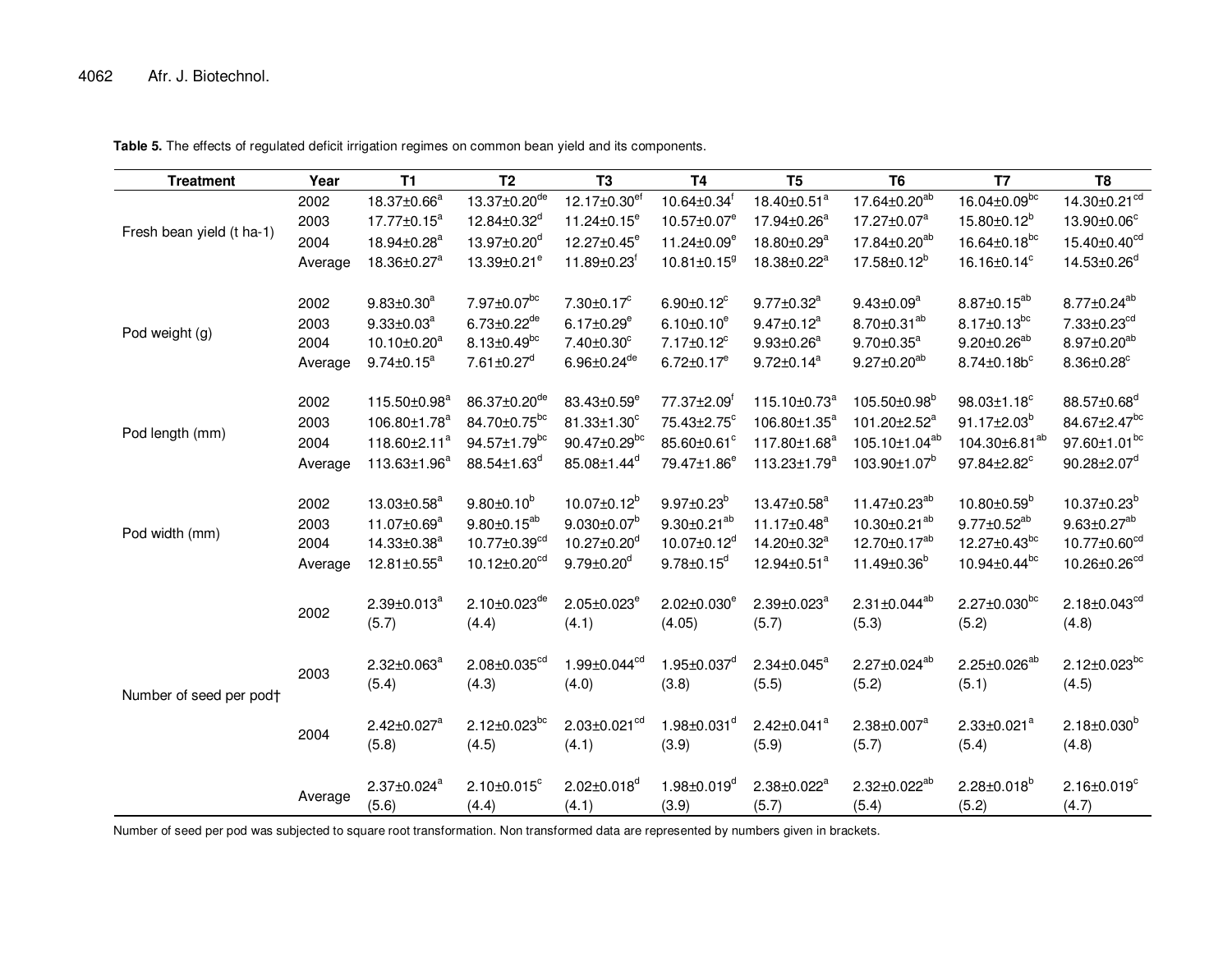| Source of variation   | Degree of      | Mean square  |                     |                        |                       |                     |  |  |  |
|-----------------------|----------------|--------------|---------------------|------------------------|-----------------------|---------------------|--|--|--|
|                       | freedom        | <b>FY</b>    | <b>PWt</b>          | <b>PL</b>              | <b>PWh</b>            | <b>NSPP</b>         |  |  |  |
| Year (Y)              | $\overline{c}$ | 5.665***     | 7.693***            | 630.712***             | 22.141***             | $0.029^{ns}$        |  |  |  |
| <b>Y X R</b>          | 6              | $0.345*$     | $0.105^{ns}$        | $8.464^{ns}$           | $0.348^{ns}$          | 0.006 <sup>ns</sup> |  |  |  |
| Growth stage (A)      | 1              | 167.445***   | 28.880***           | 1673.311***            | 11.045***             | $0.525***$          |  |  |  |
| Y X A                 | $\overline{c}$ | $0.043^{ns}$ | $0.024^{ns}$        | $10.125^{ns}$          | $0.755^{ns}$          | 0.002 <sup>ns</sup> |  |  |  |
| Error                 | 6              | 0.077        | 0.106               | 14.258                 | 0.252                 | 0.006               |  |  |  |
| Irrigation regime (B) | 3              | 107.211***   | 16.941***           | 2687.815 <sup>ns</sup> | 29.585***             | $0.305***$          |  |  |  |
| YXB                   | 6              | $0.085^{ns}$ | 0.206 <sup>ns</sup> | $18.782^{ns}$          | $1.484*$              | 0.001 <sup>ns</sup> |  |  |  |
| A X B                 | 3              | 18.595***    | $3.343***$          | 216.972***             | $1.492*$              | $0.054***$          |  |  |  |
| YXAXB                 | 6              | $0.192^{ns}$ | 0.121 <sup>ns</sup> | $10.753^{ns}$          | $0.366$ <sup>ns</sup> | 0.001 <sup>ns</sup> |  |  |  |
| Error                 | 36             | 0.248        | 0.187               | 12.875                 | 0.465                 | 0.002               |  |  |  |
| Total                 | 71             | 8.02         | 1.622               | 175.301                | 2.557                 | 0.026               |  |  |  |

**Table 6.** Analysis of variance for bean yield, pod weight, pod length, pod width and number of seed per pod (mean of 2002, 2003 and 2004).

\*Significant at P < 0.05; \*\*\*significant at P < 0.001; R: replication; RDI, regulated deficit irrigation; FY, fresh yield; PWt, pod weight; PL, pod length; PWh, pod width; NSPP, number of seed per pod.

RDI were very significant at  $P < 0.001$ , for FY, PWt, PL and NSPP, at  $P < 0.05$  for the PWh (Table 6). Table 5 represents the yield components data of treatments. Positive correlation was obtained between the yield and the values of PWt, PL, PWh and NSPP. Similarly, Lyon et al. (1995) reported that a positive correlation exists between the seed number, seed weight and the yield. The reason of the higher yield for the control treatments was due to mainly increase the vegetative growth parameters. Similar findings have been reported previously by Demirtas et al. (2010) in soybean and Onder et al. (2006) in green bean.

As expected, PWt increase had a significant effect on the yield. In addition, PWt was significantly influenced by irrigation level (Onder et al., 2006). The lowest value of the PWt was found in the  $T_4$  on which 75% water stress was applied in the V stage as 6.72 g, when the pod weight values were examined. The yields were generally found to be decreasing, for the treatments on which RDI was applied on the V stage or R stage, as the PWt was decreased (Table 5). The PWt values of the control were observed to be higher for all the three years since water stress was not applied. RDI regime applied in the V stage caused a significant decrease in PWt, whereas no important deviation was observed in the R stage (Table 5).

When the PL was examined for the RDI regime, the values were decreased with the decreasing of irrigation water. The longest PL (113.63 and 113.23 mm) was observed in the  $T_1$  and  $T_5$ , while the lowest PL value was measured as 79.47 mm for  $T_{4}$ .

RDI significantly affected the NSPP and displayed similar effects on both growing stages. When the mean values of the years were only considered, it was determined that the yield increased with increasing the NSPP. The highest and lowest NSPP were determined as 5.70 for  $T_5$  and 3.94 for  $T_4$  (Table 5).

# **Conclusions**

The results of this study showed that, more positive results could be obtained for the RDI regimes in the R stage than the RDI regimes used in the V stage. It is found that bean yield is very sensitive to the water stress. Unless RDI is compulsory, it should not be applied in the V stage because the sensitivity of the plant is considerably high at this stage. However, excessive tempe